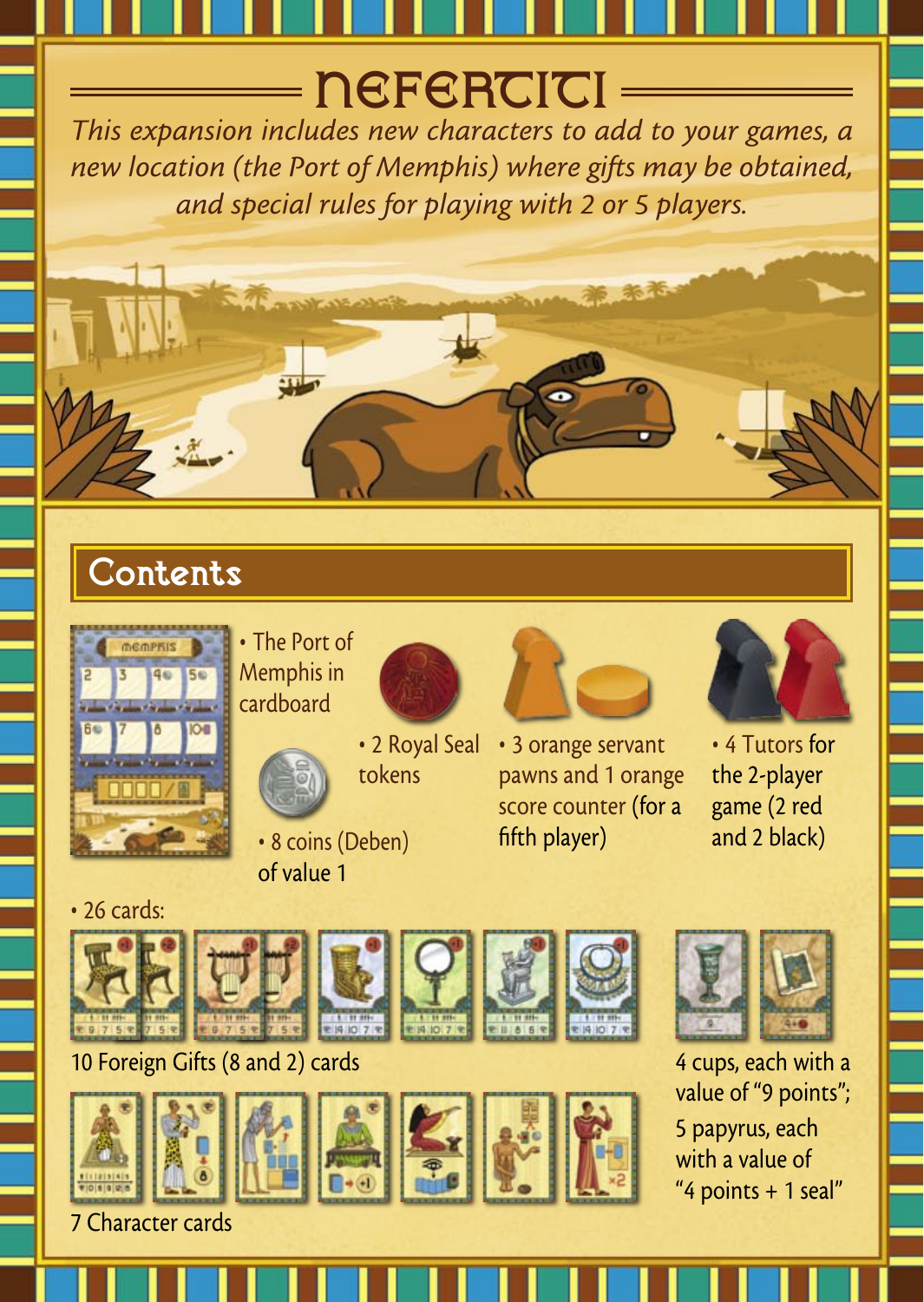## New characters

#### Setup

• Place the Scribe and Merchant cards next to the game board (when playing with 3 players, remove a +2 Scribe).

• Shuffle the remaining characters (those from the base Nefertiti set and those from this expansion) and randomly draw 6, placing them next to the Scribes and Merchants – they will be available throughout the game. Place the leftover characters back in the box – they will not be used this game.

#### **Scenarios**

For goal-oriented games, you can also choose a specific group of 6 characters. Here are a few suggestions:

• The Curse of Amon Priest of Amon, Merchant of Amon, Vizier, Treasurer, Beggar and Trader.

• Intrigue at the Pharaoh's Court Merchant of Amon, Royal Servant x 2, Royal Scribe, Roaming Thief and Oracle.

• Race for the Nile Head Priest, Treasurer, Beggar, Roaming Thief, Thief and Trader.



### **Oracle**

Allows players to look at the last 5 cards of the draw pile (4 gifts and the Akhenaton card) and exchange as many of his gifts as he wants for the 4 in the draw pile. The gifts taken must have a

maxiumum value equal to or less than the gifts the player is returning to the draw pile. Finally, the player can decide the order in which these 5 cards are placed back at the bottom of the pile.

The Akhenaton card is not a gift and cannot be traded. It may happen that the player cannot trade anything.



#### Beggar

For each Market on the game board, allows the player to take 1 Deben from the reserve or turn face down one of the hidden gift cards. The hidden card can no longer be bought, traded or

stolen by any player. The card will be turned face up again when the market opens next.

Example: The Green player decides to use the Beggar to take 1 Deben at Gizeh and Akhet-Aton (for a total of 2 Deben) and turn face down a Necklace card at Louqsor and a Chair card at Abou Simbel.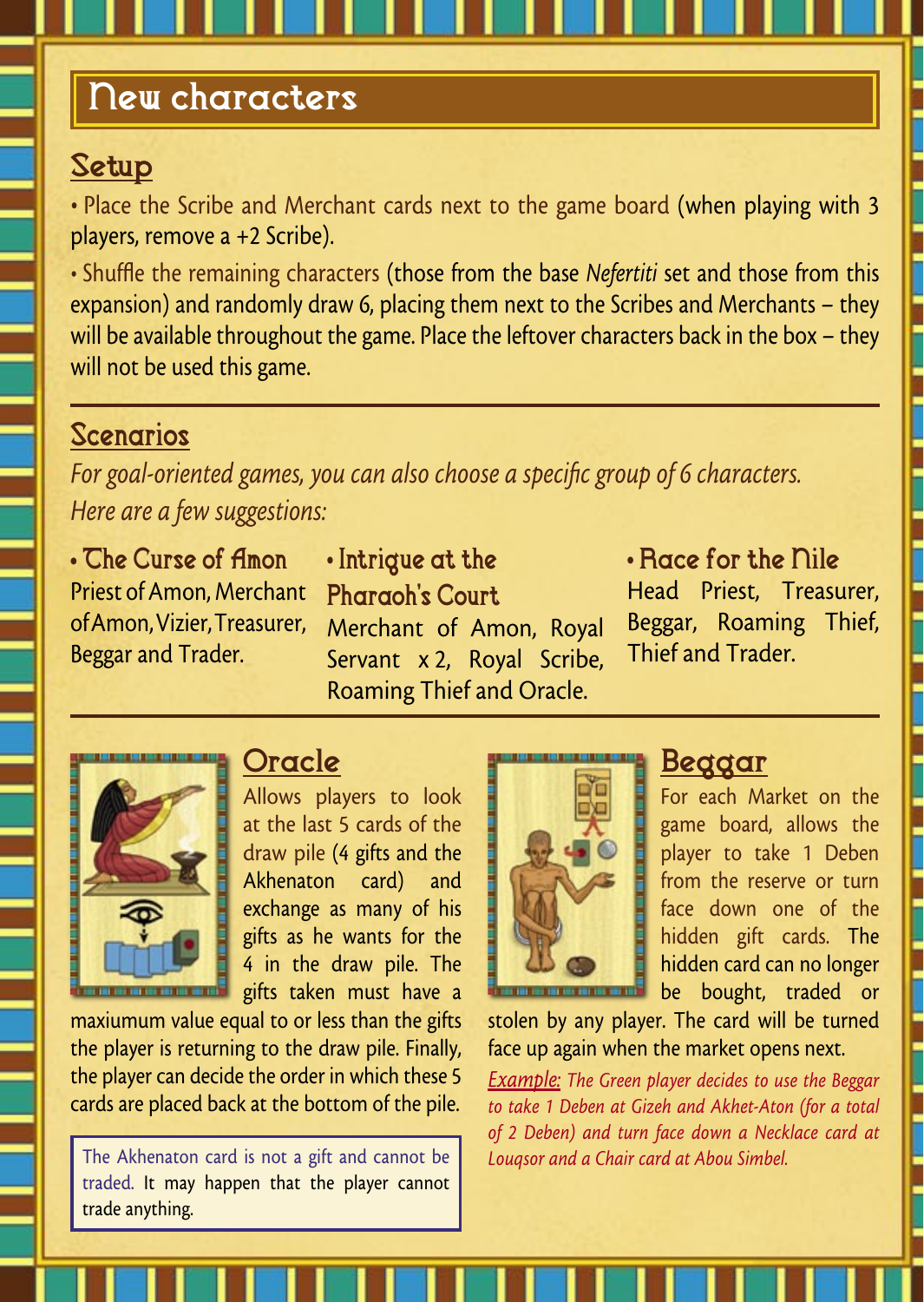

# Merchant of Amon

Allows the player to discard as many gifts as he wishes to score 8 points per discarded gift.

The double Senets count as 2 gifts, and are therefore worth 16 points.



#### Priest of Amon The Priest of Amon allows the player, after the final scoring (including

for the Deben points and those for Seals still owned by players), to score 0/6/9/12 or 15 extra points depending on

if the player is 1st/2nd/3rd/4th or 5th on the prestige track.

Example: Green is tied with Black for 3rd place, thus scoring 9 points.

When a player gains this character card for a Royal Seal, he keeps it visible in front of him.



### Roaming Thief

Allows the player to take, from a market of their choice (open or not), the gift with the lowest maximum value. The Roaming Thief card is then placed on the market in place of the gift taken (if it was a

gift with a seal, the seal is not taken). From now on, whenever the markets close, the Roaming Thief can be bought just like any other gift: the player who buys it must use it immediately, and thus trade it with the gift with the lowest value at one of the 3 other markets.

The Roaming Thief can never be used on the market where the Akhenaton card has just been drawn. The Roaming Thief can never be stolen by the Thief, nor exchanged by the Trader.



## Royal Scribe

Allows the player to score as many gifts as desired at their current cost with a 1 point bonus per gift.

The scored gifts can be of different types. The player does not have to

score all of his cards of a given gift type.

Example: A player uses the Royal Scribe while he has 3 chairs (he's the only one with any), 2 statuettes (another player owns a second at this point) and a cup: he decides to score his 3 chairs (for 3x9 points+3x1 bonus points), one of the statuettes (8+1 points) and his cup (for 9 +1 points). He scores 49 points and now only has a statuette left in front of him.



#### *Crader*

Allows the player to exchange up to 2 gifts with the board. If the player exchanges one of his gifts for a gift of greater value, the difference in Deben is paid to the market's reserve.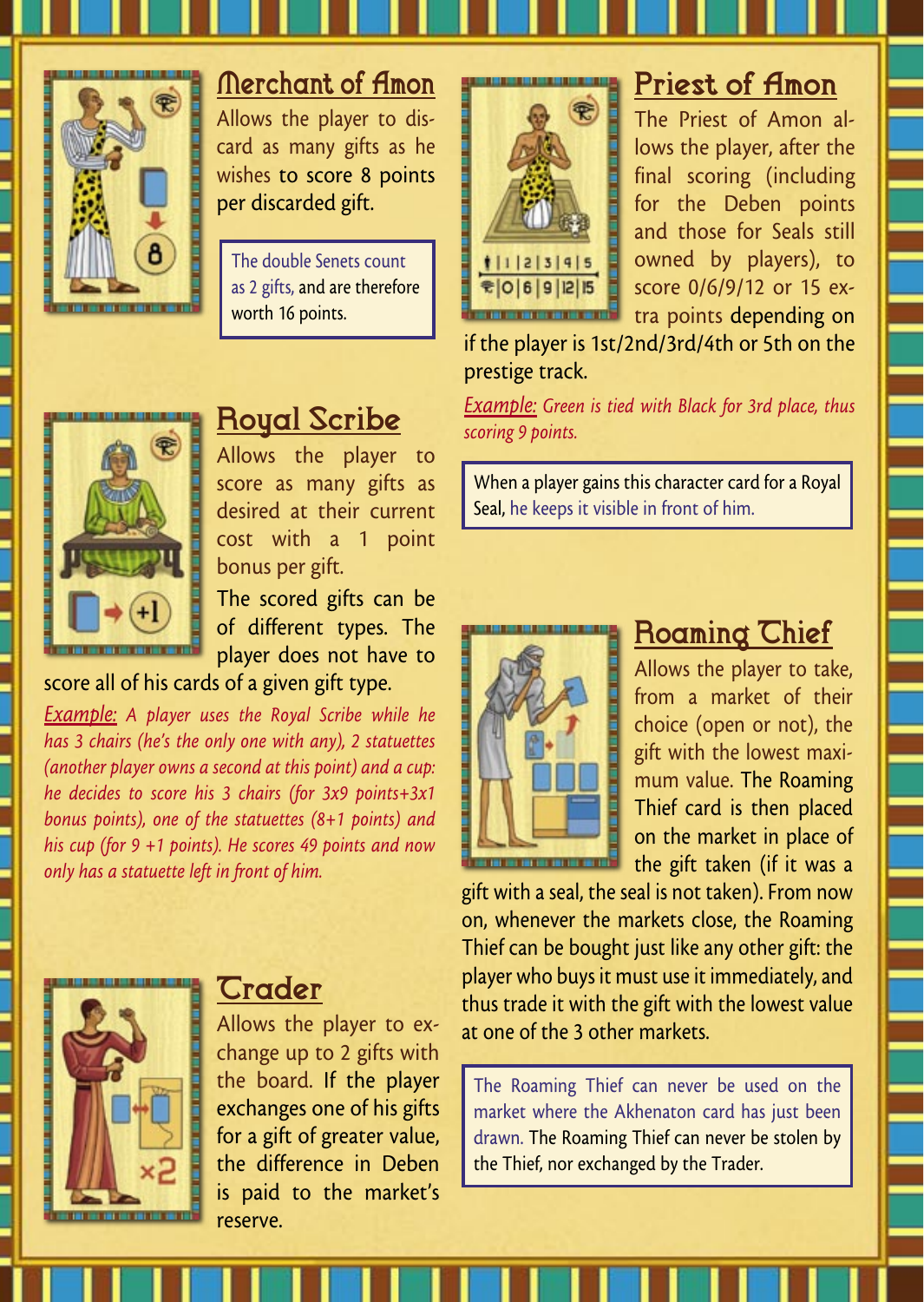# The Port of Memphis and Foreign Gifts

This new area and foreign gifts can be used in games containing 2 to 5 players. They are mandatory for a 5-player game.

NO Royal Seal will ever be placed on the Port of Memphis.

NO character can ever be used there either: thus no player can ever take money from there with the Beggar or the Treasurer, cannot steal or exchange gifts there, cannot place 1 extra servant there using the Head Priest.

## Setup

The Port of Memphis is placed next to the game board with 1 Deben on its reserve. The gift cards draw pile is made this way:

Replace 1 gold crafts, 1 necklace, 2 statuettes, 2 mirrors, 2 harps and 2 "classic" chairs (leave them in the box) with foreign gifts  $+1$  and  $+2$ .

Also add to the draw pile as many "4 points + 1 seal" papyrus as there are players. When a papyrus is bought, stolen or exchanged on the board (but not with another

player), the player immediately takes the seal as well as the card.

The maximum value of a papyrus is 4.

## **Mechanics**

The Port of Memphis is only supplied by foreign gifts: when gifts are drawn to fill a market, each foreign gift drawn is placed above Memphis (and the players continue to do so until the market for which the cards were originally drawn is filled).

The foreign gifts in the Port of Memphis are only picked up by players if:

- 1. At least one foreign gift was added to the Port of Memphis;
- 2. AND there are at least 4 foreign gifts on that same Port.

We then proceed to the distribution of the gifts in decreasing order of bids, just like when closing a "classic" market.

However, the Port itself is never "closed", the "closed market" tile is never placed on it. The foreign gifts which have not been bought remain above the Port. There is also a final attribution of foreign gifts as soon as the Akhenaton card is drawn.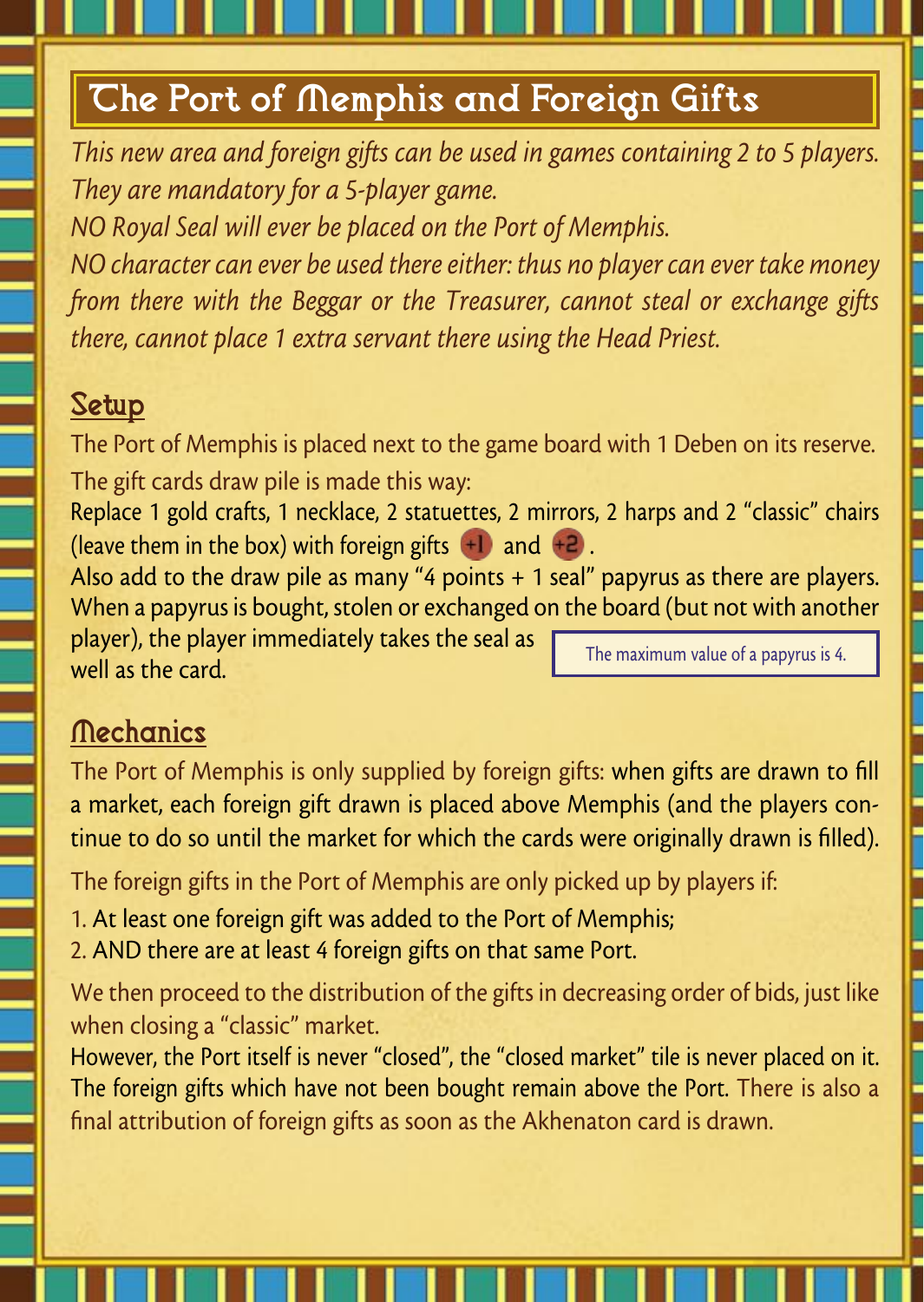#### Example:

During initial setup, 2 foreign gifts are placed above Memphis. Upon the first opening of a "classic" market, 2 new foreign gifts are drawn, bringing the number of gifts above Memphis to 4, but no Servant with which to claim them.

Black decides to go there. On the next opening, no foreign gifts are drawn: despite there

being 4 foreign gifts in Memphis, they are not distributed since no new foreign gifts have been added to them. Red decides to outbid Black on Memphis, followed by Green over Red.

During the next market opening, 2 foreign gifts are drawn: there is therefore a distribution of the foreign gifts (Green must buy 2 from the 6 present (as he was the highest bidder); Red takes either half the money or buys 1 gift from among those remaining) etc.

Foreign gifts have the same value, maximum value (when exchanging) and type as "classical" gifts.

Foreign gifts are added to the regular egyptian gifts. Thus foreign harps are considered as being of the same type as regular harps.

When gifts are scored, foreign gifts give  $1$  ( $+1$ ) or 2  $( +2)$ ) bonus points to ALL gifts of the same type (including themselves). These bonuses can be stacked.

Example: The Red player owns the 2 foreign chairs et and 3 "classic" chairs. Another player also own chairs. Red will therefore score 10 points per chair (7 for their value and +1+2 bonus) for a total of  $5x10=50$  points.

# 2-player game

Despite having a different color, the 4 Tutors (split between the 2 players) represent a "neutral" player. This player has no money, but will eventually collect gifts or split Deben between the various markets.

## Setup

Setup remains the same as a 4-player game except for the following:

- Remove the Scribe +3 character card and a Scribe +2 card.
- Each player takes 4 Servants of his color (Red or Black) plus 2 Tutors of the same color.
- The 8 Senet cards are left in the box.
- The first player takes 10 Deben, the second 11 Deben.

## The Course of the Game

After having placed his Servant (and after the possible closing of a market due to that placement), a player can also place one of his Tutors:

• The player cannot place a Tutor on the "bid square" where he has just placed his Servant (or both his Servants when using a Head Priest).